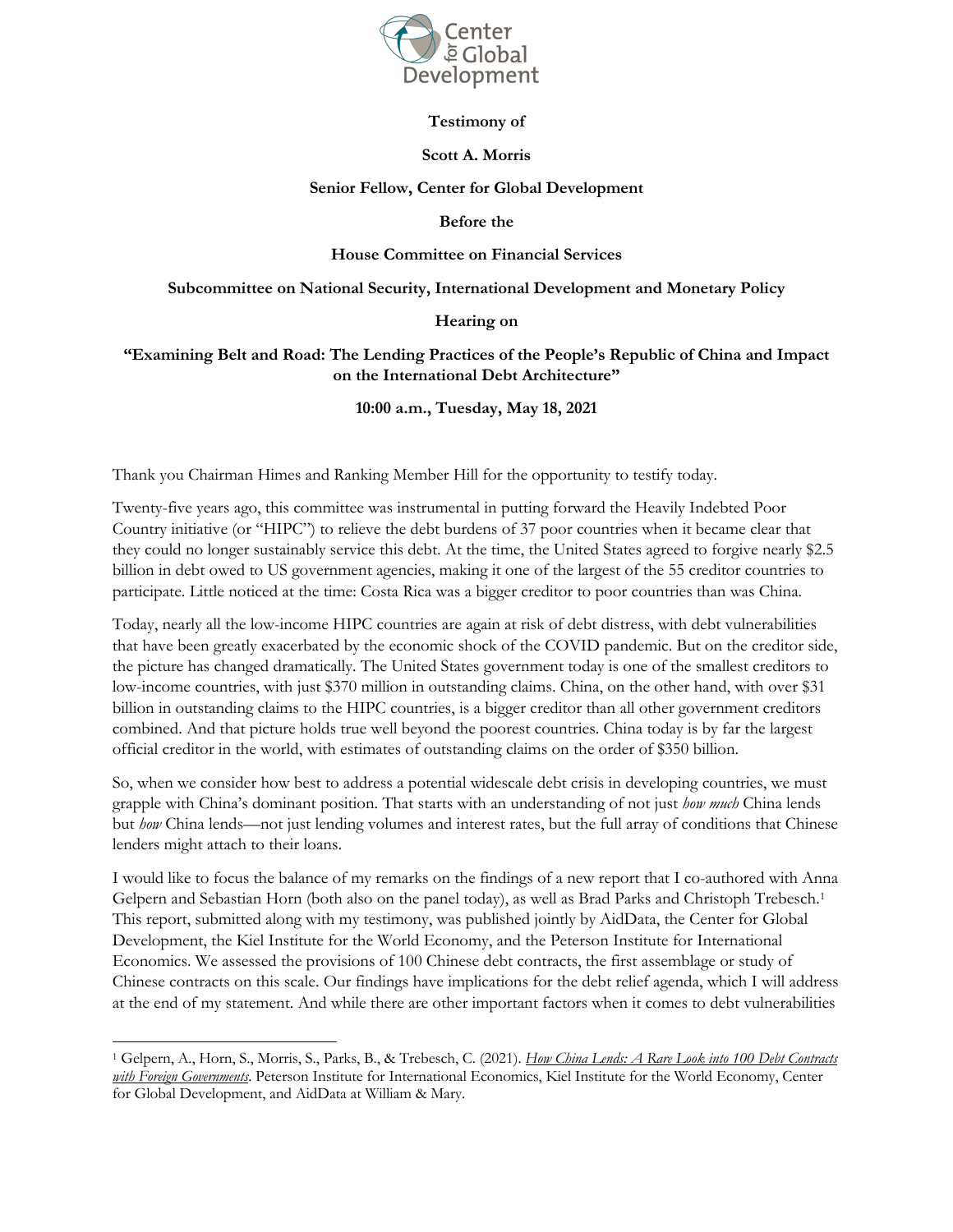in the developing world, including the increased role of commercial creditors, I will limit my remarks to the behavior of Chinese government lenders, as evidenced by their debt contracts.

\*\*\*

Four main insights emerge from our research:

**First, Chinese contracts contain unusual confidentiality clauses that bar borrowers from revealing the terms or even the existence of the debt**. In commercial loan contracts, confidentiality provisions are typically aimed at protecting sensitive information about the borrower, with non-disclosure restrictions imposed on the lender. But what we see in the Chinese contracts are clear non-disclosure requirements imposed on borrower governments. Importantly, these restrictions are waived when they conflict with domestic laws. But should no domestic reporting requirements exist in the borrowing country (and they typically don't), borrowing governments are bound by the terms of the contract, which could include restrictions on reporting to the IMF, the World Bank, the Paris Club, or any other creditor groups.

These non-disclosure restrictions are problematic: they hide government borrowing from the taxpayers who are bound to repay it; they impede budget transparency and sound fiscal management; they hide the borrower's true financial condition from its other creditors; and they can serve as an obstacle to timely and orderly debt restructurings, which depend on a full accounting of a debtor government's obligations to all its creditors.

**Second, Chinese lenders seek advantage over other creditors through collateral arrangements such as lender-controlled revenue accounts**. Chinese lenders appear to use escrow accounts and other formal and informal collateral arrangements far more frequently than other lenders, government or commercial. Chinese lenders use such arrangements to mitigate risk of non-payment in otherwise risky lending environments. But it's important to recognize the problems these arrangements can pose for the borrowers, particularly in distressed environments. Cash accounts of this sort encumber scarce foreign exchange and fiscal resources of developing country governments. And when the accounts are hidden through strict nondisclosure requirements, they can distort the overall economic picture for a country in the eyes of the IMF and other creditors. Revenues that are assumed to be flowing to the developing country government are in fact flowing to an offshore account controlled by the Chinese lender. Again, such arrangements may serve as a barrier to timely and efficient debt restructurings.

**Third, Chinese lenders also seek advantage over other creditors through requirements to keep the debt out of collective restructuring efforts** by the Paris Club of creditors or any other multilateral arrangements. We have dubbed this contract feature the "no Paris Club" clause, and no other lender we are aware of, private or government, employs it. The clause unambiguously seeks to set Chinese creditors apart from, and ahead of, other creditors in restructuring situations.

The provision prohibits the borrower from seeking any debt restructuring from the Chinese lender on terms that are comparable to those obtained through the Paris Club of creditors, a forum the United States and other governments established nearly 70 years ago to coordinate debt restructurings. A core principle of the Paris Club is that a debtor government, in exchange for obtaining relief from the United States and other club members, must commit to seeking comparable relief from its other creditors. By prohibiting such comparable relief in its contracts, China is putting debtor governments in an impossible position should they need debt relief—either violate the terms of the Chinese debt contract or violate their commitment to the Paris Club. Importantly, China itself is not a member of the Paris Club, but it has signed onto the G20's Common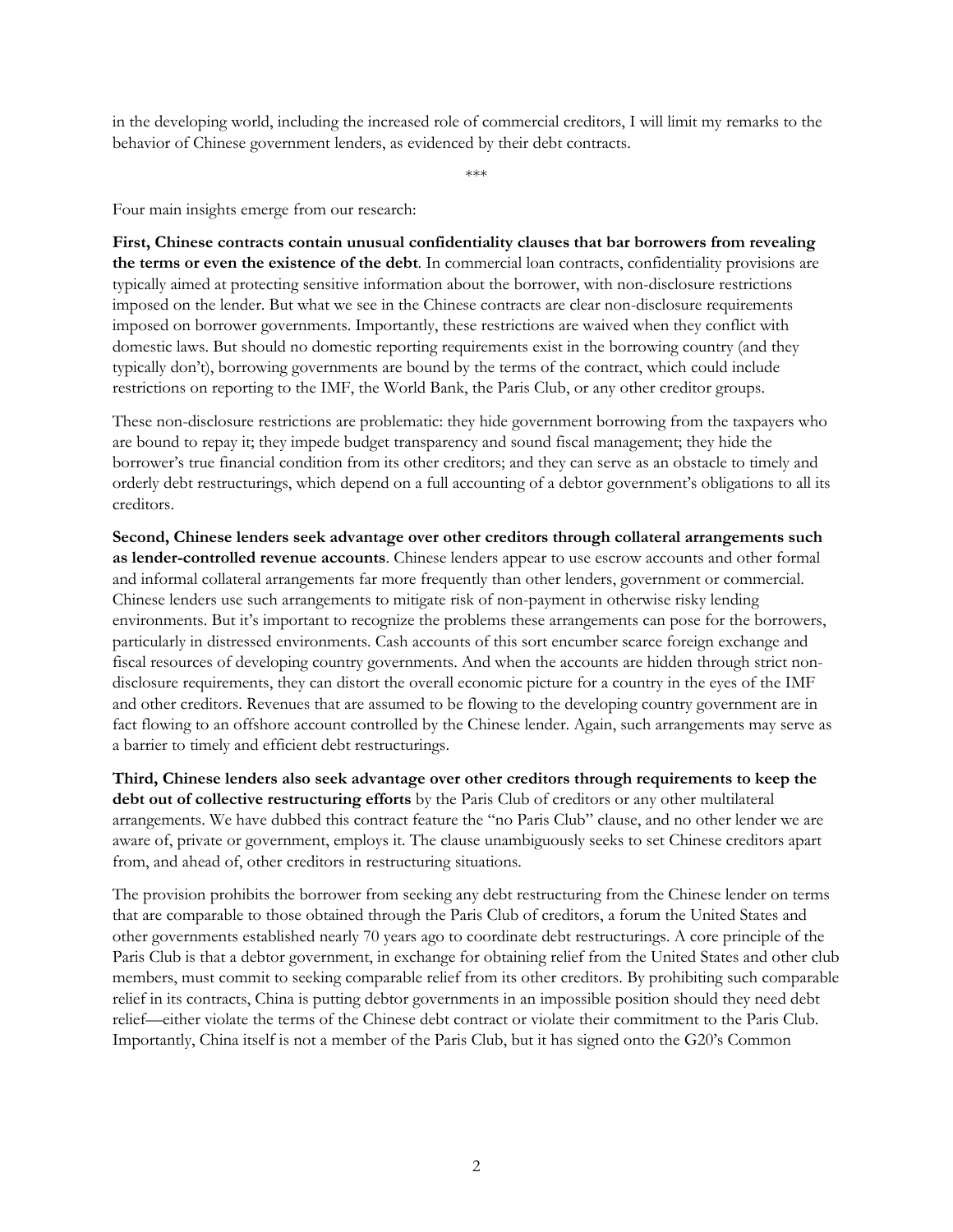Framework for Debt Treatments2, which adopts key Paris Club principles, including the requirement for comparable treatment.

**Fourth, cancellation, acceleration, and stabilization clauses in Chinese contracts have broad scope and imply significant policy leverage over the borrowing country**. These provisions, which enable the Chinese lender to accelerate payment or cancel a loan, are broadly written, giving the lender substantial leverage across a wide array of policy issues. Cross-default clauses also reinforce ties across Chinese government lenders. As we observe in the case of Ecuador, China Development Bank is empowered to accelerate or cancel its \$1 billion loan facility due to any harm experienced by any Chinese government entity in Ecuador. Given the scale of financing, this amounts to considerable leverage with extraordinary reach across Chinese entities and policy issues.

\*\*\*

With these findings in mind, I would like to turn to the US government's policy agenda. As you consider appropriate responses to China's lending behavior, I would urge you to keep the interests of developing countries and their citizens in mind, particularly during the current crisis. The poorest populations in the poorest countries are also the most vulnerable to the COVID pandemic. And as we have heard repeatedly from public health experts, their vulnerability is ultimately our vulnerability. These countries need extraordinary support right now, and I would urge you to make that your leading objective in considering how best to respond to China's lending in the months ahead.

That means:

• The US government should work with partners to mobilize as much aid and concessional financing as possible. Some low-income countries are already in debt distress and will need some form of debt relief. But debt vulnerability is a symptom of a broader problem that nearly all developing countries are experiencing right now—a massive economic shock resulting from the COVID-19 pandemic. Debt relief alone is neither sufficient to respond to this shock, nor is it appropriate in every circumstance. What is needed is the sort of financial support that can help these countries mount an appropriate health and economic response to the crisis and get their economies growing again. To date, crisis response in developing countries measured in economic terms has been meager compared to the measures taken in the United States and other advanced economies. If these countries are going to do more, they will need support from wealthier countries.

The United States is already stepping up with direct support for COVID relief and access to vaccines for these countries, and the faster we can move on these measures the better. When it comes to economic support, we should continue to look to multilateral institutions like the World Bank and International Monetary Fund as leading partners. Our contributions to these institutions are effectively leveraged many times over by matching contributions from other donors and additional borrowing in financial markets. This year, the World Bank will be seeking new commitments from the United States and other donor governments to support its financing efforts in the poorest countries. Our current contributions to the bank amount to a fraction of one percent of our total aid budget. There is scope to do far more. And by the way, a strong US pledge will likely motivate the Chinese government to give more to the Bank. That would be another good outcome.

The United States should have clear objectives and take a tough line with the Chinese when it comes to debt relief and sustainable lending, particularly under the auspices of the G20 Common

<sup>2</sup> "Common Framework for Debt Treatments beyond the DSSI," G20 Finance Ministers and Central Bank Governors, November 13, 2020.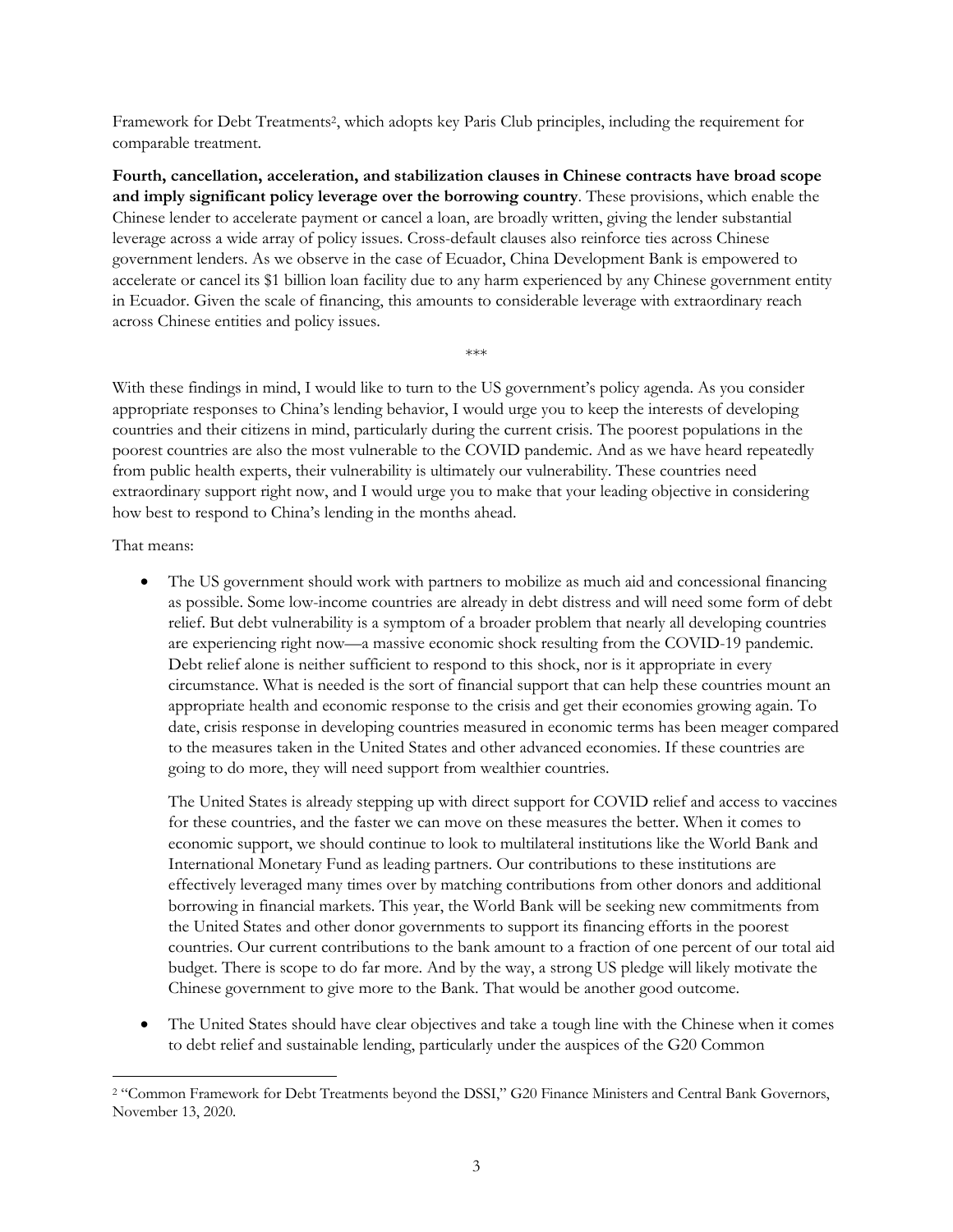Framework for Debt Treatments, an initiative launched last year to better organize efforts to provide debt relief to poor countries. As the largest of the government lenders to indebted countries, the Chinese government should bear the largest cost of any debt relief initiative. But that outcome will not be automatic, and the United States should take a number of steps to seek to ensure that China bears its share of the burden.

Under the Common Framework, the United States should work with other countries to obtain a more comprehensive definition of government creditors such that Chinese government-owned creditors are not shielded from debt relief commitments. China Development Bank ought to meet that definition, despite the Chinese government's assertions to the contrary.

The United States should also insist that the Chinese government disavow "no Paris Club" clauses in debt contracts and soften restrictions on borrower disclosure when those restrictions are at odds with reporting obligations to the IMF, World Bank, and the Paris Club. These commitments should apply retroactively to existing debt and should also take the form of a commitment to keep such restrictions out of future debt contracts.

- When it comes to responding to China, don't punish the victims. Where China has been an imprudent lender, we should be careful about punitive measures that are borne by the borrowing countries and that ultimately harm the citizens of those countries, particularly during a COVID-19 crisis that was not of their making. Measures that would withhold financing from developing countries due to their borrowing from China would greatly harm crisis response efforts and would ultimately set back US efforts to strengthen ties in these countries. Similarly, suggesting that these countries could selectively default on their legal obligations to Chinese lenders is misguided and would ultimately be damaging to these countries.
- The United States should lead by example when it comes to government contract transparency. The degree of secrecy we observe in Chinese contracts is unusual, particularly when it comes to restrictions imposed on the borrower, but the reality is that secrecy is the prevailing norm when it comes to government lending globally. The IMF and World Bank have sought to use various carrots and sticks over many years to promote greater disclosure among borrowing governments, with limited success.

But there are two parties in any government-to-government debt transaction and the case for transparency is equally strong on both sides of the loan. Just as citizens in borrowing countries ought to be able to know what commitments their governments are making to foreign lenders (particularly when that lender is another government), I ought to be able to know what commitments my government is making as a lender to foreign governments. In short, public debt ought to be public in creditor and debtor countries alike.

While the burden of transparency has fallen almost exclusively on borrowing countries to date, the United States could lead in expanding this agenda to creditor governments as well. That should start with a commitment to proactively publish government-to-government debt contracts where the US government is a creditor, whether through US Exim Bank, the US International Development Finance Corporation (DFC), the Department of Agriculture or any federal agency that is lending money to a foreign government. There is no downside in being a first mover on this agenda, and it will put the United States in a strong position to seek similar commitments from other G7 and G20 countries, with China being the primary target among the G20 governments.